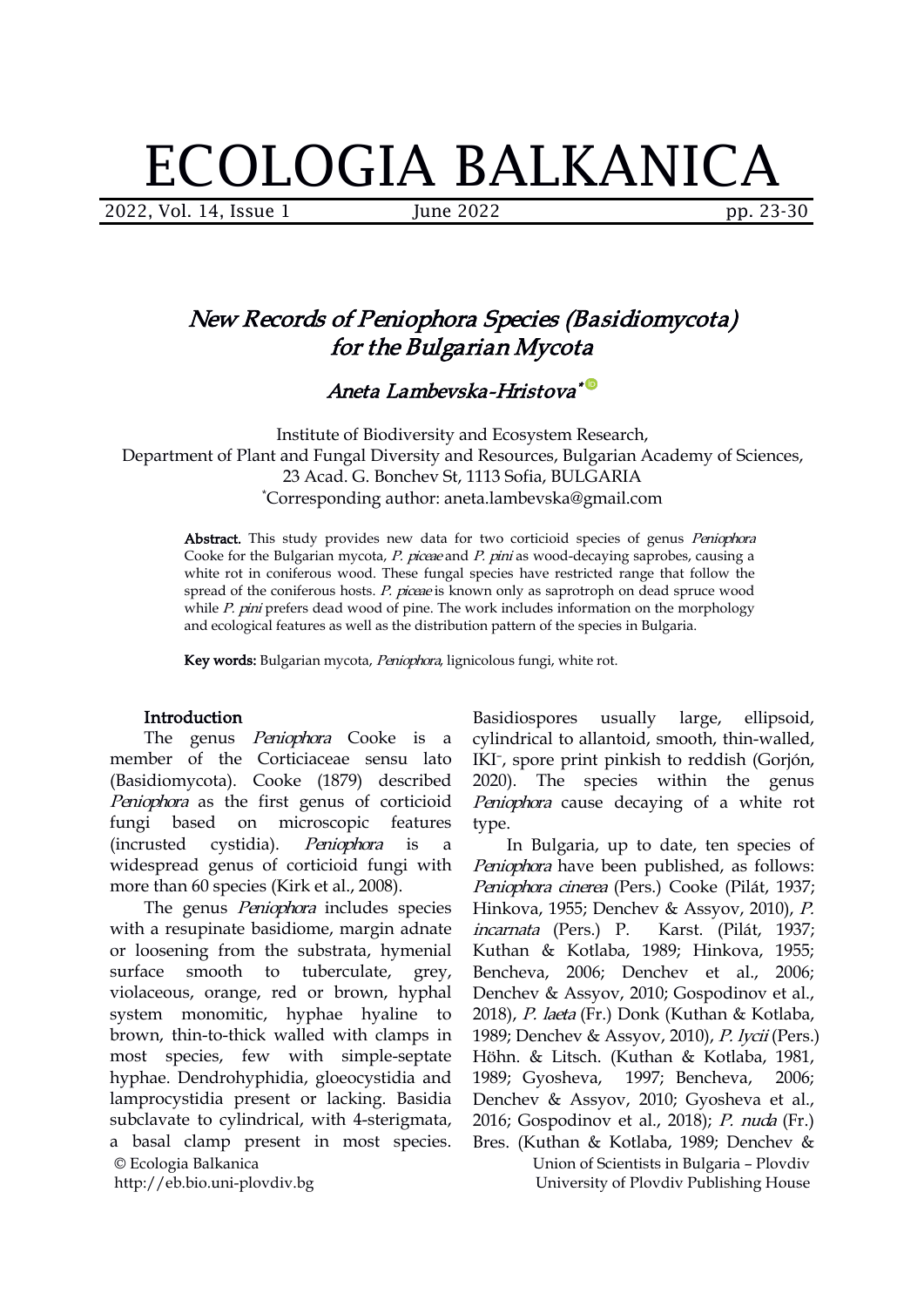Assyov, 2010; Gospodinov et al., 2018), [P.](http://www.indexfungorum.org/names/Names.asp?strGenus=Peniophora) pilatiana Pouzar & Svrček (Kuthan & Kotlaba, 1981, 1989; Denchev & Assyov, 2010); P. pini (Schleich.) Boidin (Gyosheva & Stoykov, 2019); P. quercina (Pers.) Cooke (Kuthan & Kotlaba, 1981, 1989; Pencheva et al., 2009; Denchev & Assyov, 2010; Stoyneva & Uzunov, 2015; Gyosheva et al., 2016; Gospodinov et al., 2018; Lacheva, 2018); P. reported rufa (Fr.) Boidin (Denchev et al., 2007; Denchev & Assyov, 2010) and  $P$ . This article aims to add new data to the violaceolivida (Sommerf.) Massee (Kuthan & Kotlaba, 1989; Denchev & Assyov, 2010).

In addition, two other new species, P. meridionalis Boidin and P. junipericola J. (Lambevska-Hristova et al., 2020), whereby the number of the Peniophora species for the

Bulgarian Mycota becomes 12. During field investigations related to the study of coniferous communities in the ecological network NATURA 2000, twomore species of the genus have been identified. P. piceae (Pers.) J. Erikss. has been recorded for the first time for the Bulgarian mycota while  $P$ . pini (Schleich.) Boidin has been earlier from Bulgaria only once (Gyosheva & Stoykov, 2019).

Erikss. have been found recently mycota and to provide information about their knowledge ab[ou](https://orcid.org/0000-0003-0061-1015)t the diversity of the genus Peniophora in Bulgaria. The purpose of this study is to report the first descriptions of two species, P. piceae and P. pini for the Bulgarian morphological and ecological characteristics and distribution in the country (Fig. 1).



Fig. 1. A distribution map of P. piceae (blue square) and P. pini (yellow triangle) in Bulgaria.

#### Material and Methods

The field studies were conducted photographs were during the period 2015-2021 in different parts of the country. For identification of the lignicolous fungi, standard methods were applied, implying microscopy and following sources: Еriksson et al. (1978); application of reagents (Melzer's reagent

and 5% KOH). Measurements and photographs were examined at magnification up to 1000×, with a LW scientific microscope and MiniVID camera. The specimens were identified by the Jülich (1984); Breitenbach & Kränzlin (1986);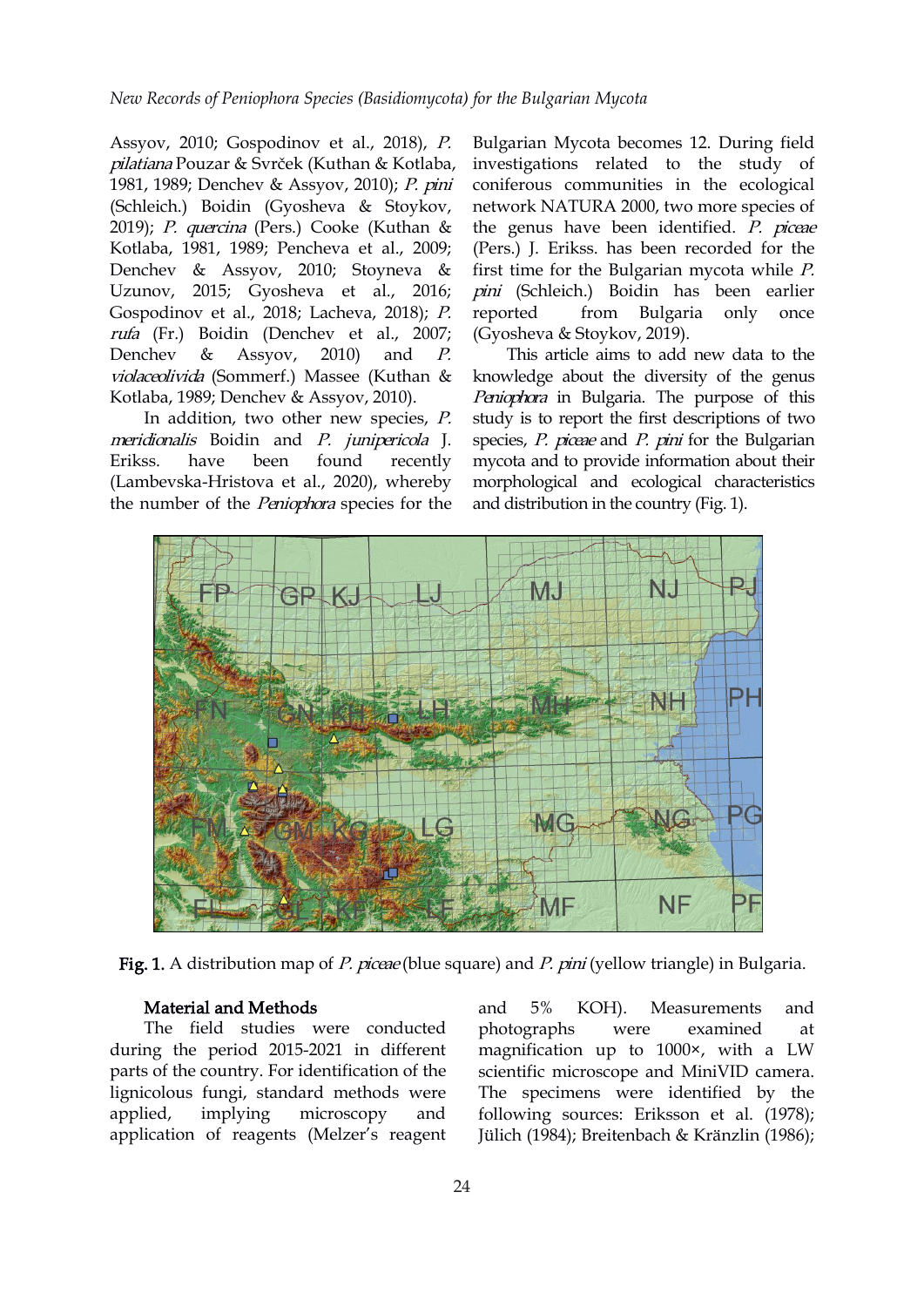Hansen & Knudsen (1997); Bernicchia & Gorjón (2010); Yurchenko (2010). The abbreviations of the authors of fungal names follow Kirk & Ansell (2004). The hyphae brown, thick-walled, 3-4  $\mu$ m wide, studied specimens were deposited in the Mycological Collection of the Institute of Biodiversity and Ecosystem Research, within the Bulgarian Academy of Sciences (SOMF).

## Results and Discussion

1. Peniophora piceae (Pers.) J. Erikss., Symb. Bot. upsal. 10(5): 49 (1950).

Bas.: Thelephora piceae Pers., Mycol. Eur. (Erlanga) 1: 123 (1822).

Morphological description. Basidiome resupinate, effused, adnate, but margin loosening from the substratum, hymenophore smooth or tuberculate,

reddish grey to grey to dark violaceous grey, margin whitish, hyphal system monomitic, hyphae with clamps, basal subhymenial hyphae hyaline to brown, thin-to-thick walled, 2.5-4 µm wide, lamprocystidia hyaline to brown, encrusted, 40-80 x 6-18 µm, basidia subcylindrical, 30-  $50 \times 5-7$  µm, with 4-sterigmata and with a basal clamp, basidiospores allantoid, 6.5-9 x 2-2.5 μm, smooth, thin-walled, hyaline (Fig. 2, A-B).

The spec[ies](https://orcid.org/0000-0003-0061-1015) is very similar to  $P$ . pithya (Pers.) J. Erikss., which occurs on conifers, but differs in the lack of sylfocystidia and the loosening from the substratum, and with the closely related species P. limitata (Chaillet ex Fr.) Cooke, it differs in the size and shape of basidiospores (Eriksson et al., 1978).



Fig. 2. A) A macroscopic view of basidiome of P. piceae; B) Microscopical features of P. piceae: section of basidiome, a) presence of numerous incrusted cystidia (lamprocystidia), b) basidiospores.

Distribution in Bulgaria. The species has been found in 4 regions of the country: Sofia region, Stara Planina Mts., Rila Mts. and Rhodopes Mt.

General distribution. The species is generally distributed in Europe, Caucasus, Asia, North America, South America (Liberta & Navas, 1978; Klán & Kotilová-Kubičková, 1982; Mukhin & Stepanova, 1983; Mukhamedshin, 1992; Boidin, 1994, Sesli & Denchev, 2005). It has not been previously reported for Bulgaria.

Ecological remarks and host. The species causes decay of a white rot type on dead wood of conifers (Lambevska et al., 2013). According to the available literature, the taxa prefers dead wood of spruce species, but it is also known from Abies, Juniperus, Tsuga and Pseudotsuga (Mukhin & Stepanova, 1983; Tortić, 1985; Grosse-Brauckmann, 1987; Ginns & Lefebvre, 1993; Boidin, 1994; Dämon, 2001;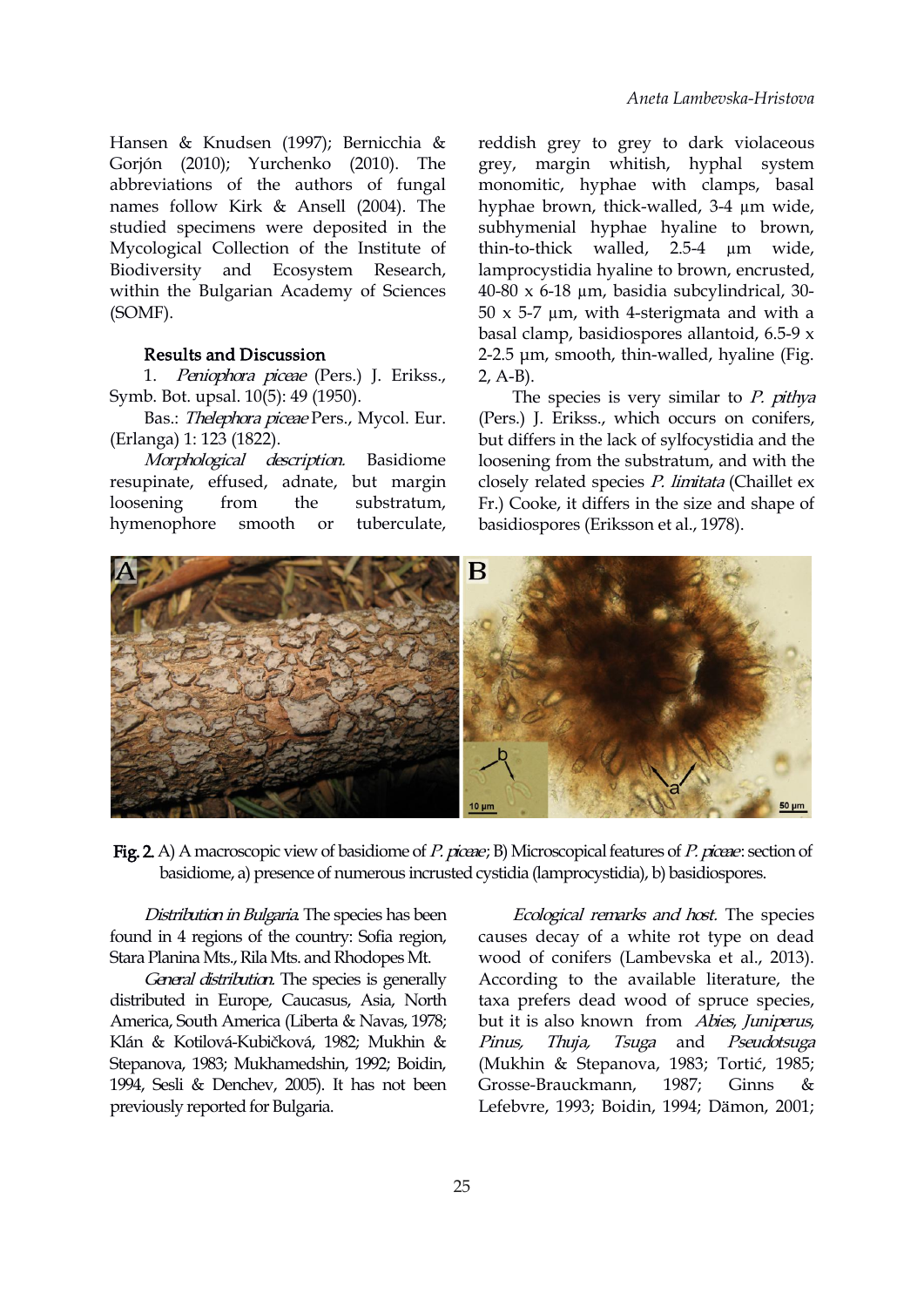Polemis et al., 2002; Bernicchia & Gorjón, 2010).

Remarks. In northern Europe, the species has been described as destructor of processed wood materials (Bondartseva et al., 1999). At the same time, it is included in the Red List of Threatened Macrofungi of Poland (Wojewoda & Ławrynowicz, 1992).

Material examined. Sofia region, Park- Museum "Vrana", in mixed forest of white pine (P. sylvestris) and Abies sp., on fallen branches of coniferous tree, N 42.63808° E 23.43195°, 574 m, 04.04.2018, leg. A. Lambevska-Hristova, G. Hristov, det. A. Lambevska-Hristova (SOMF 30 282); Stara Planina Mts., 2 km S of Stoynovskoto village, hydroelectric power station (VEC) Cherni Osam, in coniferous forest (P. nigra, Abies sp. and Picea sp.), on fallen branches of a coniferous tree, N 42.80382° E 24.77489°, 623 m, 24.02.2018, leg. A. Lambevska-Hristova, G. Hristov, det. A. Lambevska-Hristova (SOMF 30 283); Rila Mts., 5.5 km S of Beli Iskar village, coniferous forest, on a fallen cut trunk of P. abies, N 42.22783° E 23.54761°, 1 305 m, 13.07.2019, leg. A. Lambevska- Hristova, G. Hristov, det. A. Lambevska- Hristova (SOMF 30 281); Panichishte village, near Panorama Hotel, in mixed forest with white pine  $(P.$  sylvestris) and Abies sp., on fallen branches of a coniferous tree, N 42.26864° E 23.29274°, 1 456 m, 09.09.2017, leg. A. Lambevska-Hristova, G. Hristov, det. A. Lambevska-Hristova (SOMF 30 280); Rhodopes Mt., Pamporovo ski resort, P. abies forest, on fallen branches of  $P$ . abies, N 41.65156° E 24.69824°, 1 566 m, 25.07.2019, leg. A. Lambevska-Hristova, I. Todorov & P. Boyadzhiev; det. A. Lambevska-Hristova (SOMF 30 279); the road to Rozhen village, in Picea abies forest, on fallen branches of P. abies, N 41.67365° E 24.73205°, 1 420 m, 25.07.2019, leg. A. Lambevska-Hristova, I. Todorov & P. Boyadzhiev; det. A. Lambevska-Hristova (SOMF 30 278).

2. Peniophora pini (Schleich.) Boidin, Revue Mycol., Paris 21: 123 (1956).

Bas.: Thelephora pini Schleich., in de Candolle & Lamarck, Fl. franç., Edn 3 (Paris) 5/6: 31 (1815).

Morphological description. Basidiome resupinate, confluent and effused, adnate, margin loosening from the substratum, hymenophore smooth to tuberculate, violaceous grey to dark bluish violaceous, hyphal system monomitic, hyphae with clamps, thin-walled, 2.5-7 µm wide, hyaline to pale brownish, more or less gelatinized, denser and [v](https://orcid.org/0000-0003-0061-1015)ertically arranged in the subhymenium, thick-walled and swollen in the subiculum, lamprocystidia, present in the subhymenium,  $25-40 \times 5-8 \mu m$ , at first thin-walled, pointed or obtuse, finally strongly encrusted in the apical part, both externally and internally, encrusted part 12- 20 x 5-8 µm, gloeocystidia, thin- or with distinct walls, very variable in shape and size, cesicular to cylindrical, 20-50 x 10-25 granular contents, basidia subclavate, 20-40 x 4.5-6 µm, with 4 sterigmata, and a basal clamp, basidiospores allantoid, 6-9 x 2.5-3 μm, smooth, thin-walled, hyaline (Fig. 3, A-B).

Distribution in Bulgaria. The species has been found in 4 regions of the country: Vitosha Mt. (Plana Mt.), Slavyanka Mt., Rila Mts. and Sredna Gora Mt. The species has previously been reported only once, from Rila Mts., Ibur Reserve.

General distribution. It occurs in Europe, North America and Asia (Davydkina, 1980; Jülich & Stalpers, 1980; Ginns & Lefebvre, 1993; Boidin, 1994; Hansen & Knudsen, 1997; Bernicchia & Gorjón, 2010). According to the data provided by Eriksson (1958) and Eriksson et al. (1978), it occurs in the northern taiga above the Arctic Circle and follows the distribution of pine.

Ecological remarks and host. Davydkina (1980) mentioned this species as a boreal geographical element, distributed only in the northern hemisphere, with a panboreal type of distribution. P. pini is considered a white rot saprobe that is apparently restricted only to dead wood of pine species.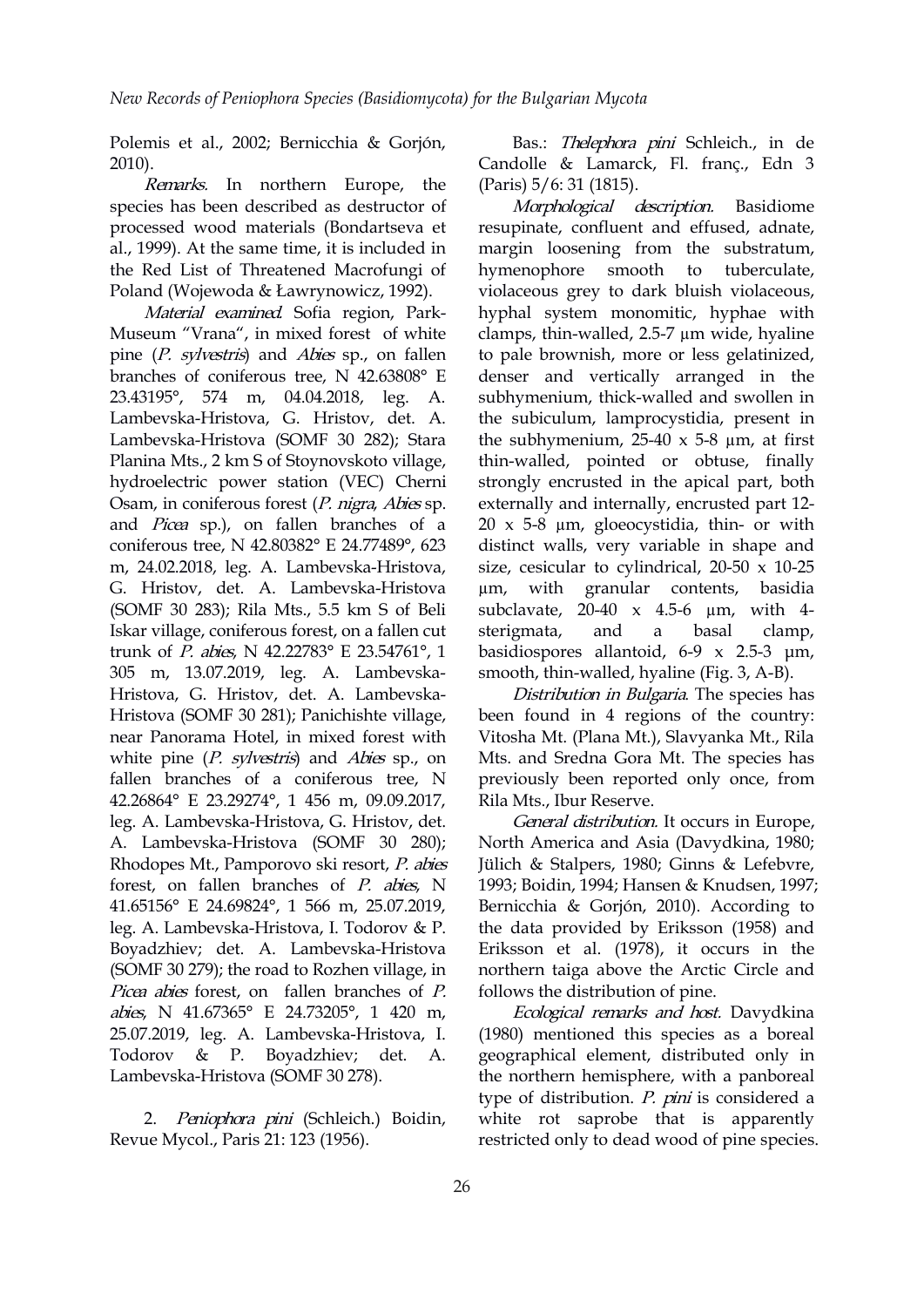Mill., P. hamata (Steven) Sosn. [non Roezl], P. montezumae Lamb., P. mugo Turra, P. nigra J. F. Arnold, P. nigra subsp. pallasiana (D. Don)

To date, it has been known from P. halepensis P. strobus L., P. sylvestris L. and P. wallichiana To date, it has been known from *P. halepensis P. strobus* L., *P. sylvestris* L. and *P. wallichiana*<br>Mill., *P. hamata* (Steven) Sosn. [non Roezl], *P.* A. B. Jacks. (Eriksson et al., 1978; Tortić, 1985;<br>*montezumae* Lam A. B. Jacks. (Eriksson et al., 1978; Тоrtić, 1985; Breitenbach & Kränzlin, 1986; Renvall, 1995; Dämon et al,. 2009; Yurchenko, 2010; Lambevska-Hristova et al., 2013).



Fig. 3. A) A macroscopic view of basidiome of P. pini; B) Microscopical features of P. pini: section of basidiome, a) basidiospores, b) presence of numerous gloeocystidia with granular content, c) sulfocystidium.

Remarks. According to the data published by Domański (1976), P. pini occurs most commonly on fallen twigs of Pinus sylvestris or in a complex with pathogenic fungi Cenangium ferruginosum Fr. and Valsa pini (Alb. & Schwein.) Fr. Sometimes it manifests as necrotrophic species, and it causes necrosis of coniferous trees (Davydkina, 1980). Domański et al. (1976) consider  $P.$  pini as a possible agent of crown necrosis in forest communities of Pinus sylvestris.

Material examined. Plana Mt., 1 km NW of Mechkata villa area, in P. sylvestris forest, on fallen branches of P. sylvestris, N Hristov, det. A. 42.44214° E 23.52360°, 918 m, 29.04.2018, leg. A. Lambevska-Hristova, G. Hristov, det. A. Lambevska-Hristova (SOMF 30 284); Slavyanka Mt., 3 km SE of Goleshovo village, near Livade place, in mixed forest, on fallen branches of  $P$ . nigra, N 41.40811° E 23.60829°, 1 513 m, 19.06.2020, leg. A. Lambevska-Hristova, S. Lukanov; det. A. Lambevska-Hristova (SOMF 30 285); Rila Mts., 3.6 km S of Beli Iskar village, in mixed

coniferous forest, on fallen branches of  $P$ . sylvestris, N 42.241916° E 23.542250°, 1 232 m, 13.07.2019, leg. A. Lambevska-Hristova, G. Hristov, det. A. Lambevska-Hristova (SOMF 30 288); above Gorno Harsovo village, in mixed forest, on fallen branches of P. sylvestris, N 42.02510° E 23.16348°, 732 m, 10.09.2021, leg. G. Hristov, det. A. Lambevska-Hristova (SOMF 30 277); Panichishte village, near Panorama Hotel, in mixed forest of white pine (P. sylvestris) and Abies sp., on fallen branches of P. sylvestris, N 42.26864° E 23.29274°, 1 456 m, 09.09.2017, leg. A. Lambevska-Hristova, G. Lambevska-Hristova (SOMF 30 287); Sredna Gora Mt., 2 km SW of Koprivshtitsa town, in coniferous forest, on fallen branches of coniferous trees, N 42.62812° E 24.33837°, 1 316 m, 25.04.2015, leg. A. Lambevska-Hristova, G. Hristov, det. A. Lambevska-Hristova (SOMF 30 286).

In conclusion, it can be noted that the present work contributes to the knowledge of the diversity of the genus Peniophora in Bulgaria. However, given that the diversity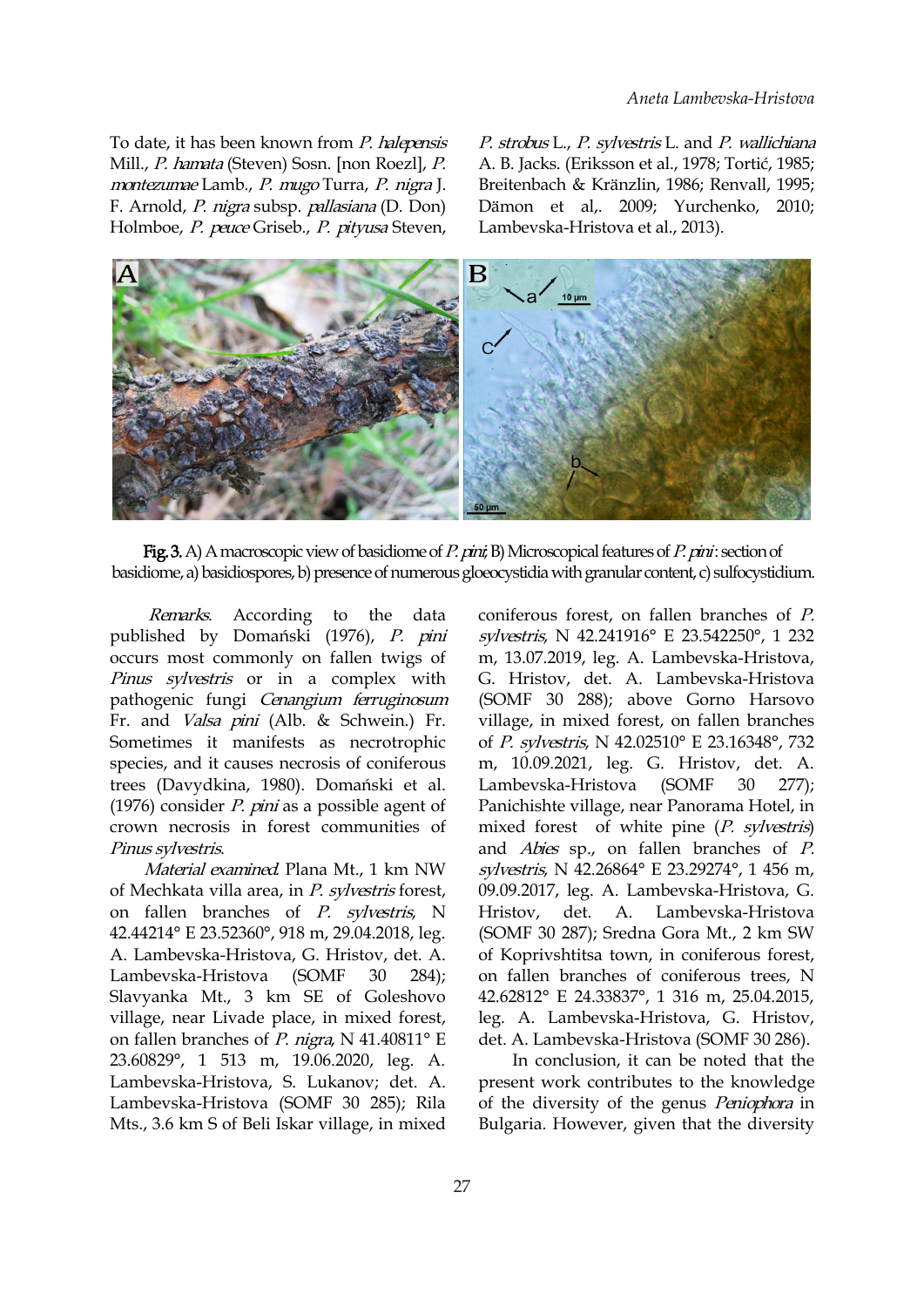in this group in Bulgaria has not yet been fully explored, the finding of new taxa is not surprising.

#### Acknowledgements

This work was supported by the Bulgarian Ministry of Education and Science under the National Research Programme "Young scientists and Sovet Union. Leningrad,Russia: Nauka. postdoctoral students" approved by Denchev, C.M., Gyosheva, M., Bakalova, G., DCM # 577/17.08.2018.

#### References

- Bencheva, S. (2006). Wood-destroying fungi on hornbeam (Carpinus betulus L.) in some Bulgarian moutains. Forest science, 3, 107-114. (In Bulgarian).
- Bernicchia, A. & Gorjón, S. P. (2010). Fungi Europaei, Corticiaceae s.l. Alassio, Italy: Edizioni Candusso.
- Boidin, J. (1994). Les Peniophoraceae des partes tempérées et froides de l'hémisphère nord (Basidiomycotina). Bulletin Mensuel de la Société Linnéenne de Lyon, <sup>63</sup>(9), 317-334.
- Lositskaya, V.M. (1999). Aphyllophoroid and heterobasidial macromycetes of the Leningrad region. In N.B. Balashova & A.A. Zavarzin (Eds.). Biodiversity of the Leningrad region (Algae. Fungi. Lichens. Bryophytes.Invertebrates. Fishes and pisciformes).(pp. 141-173). St. Petersburg, Russia: St. PetersburgUniversity Press.
- Breitenbach, J. & Kranzlin, F. (1986). Fungi of Switzerland. A contribution to the knowledge of the fungal flora of Switzerland. Non gilled fungi. Heterobasidiomycetes (jelly fungi), Aphyllophorales (non-gilled fungi), Gasteromycetes (puffballs), (Edition 2, pp. 412). Lucerne, Switzerland: Verlag Mykologia.
- Cooke, M. C. (1879). On Peniophora. Grevillea, 8(45), 17-21.
- Dämon, W. (2001). Die corticioiden Basidienpilze des Bundeslandes Salzburg (Österreich): Floristik,

Lebensräume und Substratökologie. Bibliotheca Mycologica, 189, 1–413.

- Dämon, W., Hausknecht, A. & Krisai- Greilhuber, I. (2009). Database of fungi in Austria. Austrian Mycological Society. Retrieved from [citizen-science.at](https://www.citizen-science.at/en/projects/pilzdaten-austria-eu-559).
- Davydkina, T.A. (1980). Stereoid fungi of the
- Fakirova, V., Petrova, R., Dimitrova, E., Sa[me](https://orcid.org/0000-0003-0061-1015)va, E., Stoykov, D., Assyov, B. & Nikolova, S. (2006). Fungal diversity of the Rhodopes (Bulgaria). Biodiversity of Bulgaria, <sup>3</sup>(1), 81-131.
- Denchev, C.M., Fakirova, V.I., Gyosheva, M.M. & Petrova, R.D. (2007). Macromycetes in the Pirin Mts (SW Bulgaria). Acta Mycologica, <sup>42</sup>(1), 21- 34. doi: [10.5586/am.2007.002.](http://dx.doi.org/10.5586/am.2007.002)
- Denchev, C.M. & Assyov, B. (2010). Checklist of the larger Basidiomycetes in Bulgaria. Mycotaxon, <sup>111</sup>(1), 279- 282. doi: [10.5248/111.279.](http://dx.doi.org/10.5248/111.279)
- Bondartseva, M.A., Zmitrovich, I.V. & drewostanach objętych szkodliwym Domański, S. (1976). Grzyby występujące w oddziaływaniem emisji przemysłowych w Górnośląskim I Krakowskim okręgu przemysłowym. Część III. Grzyby zasiedlające nadziemne części drzew w drzewostanach nieprzebudowanych w latach 1971-1975. Acta agraria et sylvestria Ser. silvestris, 16, 35-60.
	- Domański, S., Kowalski, S. & Kowalski, T. (1976). Grzyby występujące w drewostanach objętych szkodliwym oddziaływaniem emisji przemysłowych w Górnośląskim i Krakowskim okręgu przemysłowym. Część IV. Grzyby wyższe powodujące choroby korzeni w nieprzebudowanych drzewostanach w latach 1971-1975. Acta agrariaet sylvestriaSer. silvestris, <sup>16</sup>, 61-73.
	- Eriksson, J. (1958). Studies in the heterobasidiomycetes and homobasidio mycetes - Aphyllophorales ofmuddus National Park in North Sweden. (pp. 172). Upssala, Sweden: Acta Universitatis Upsaliensis.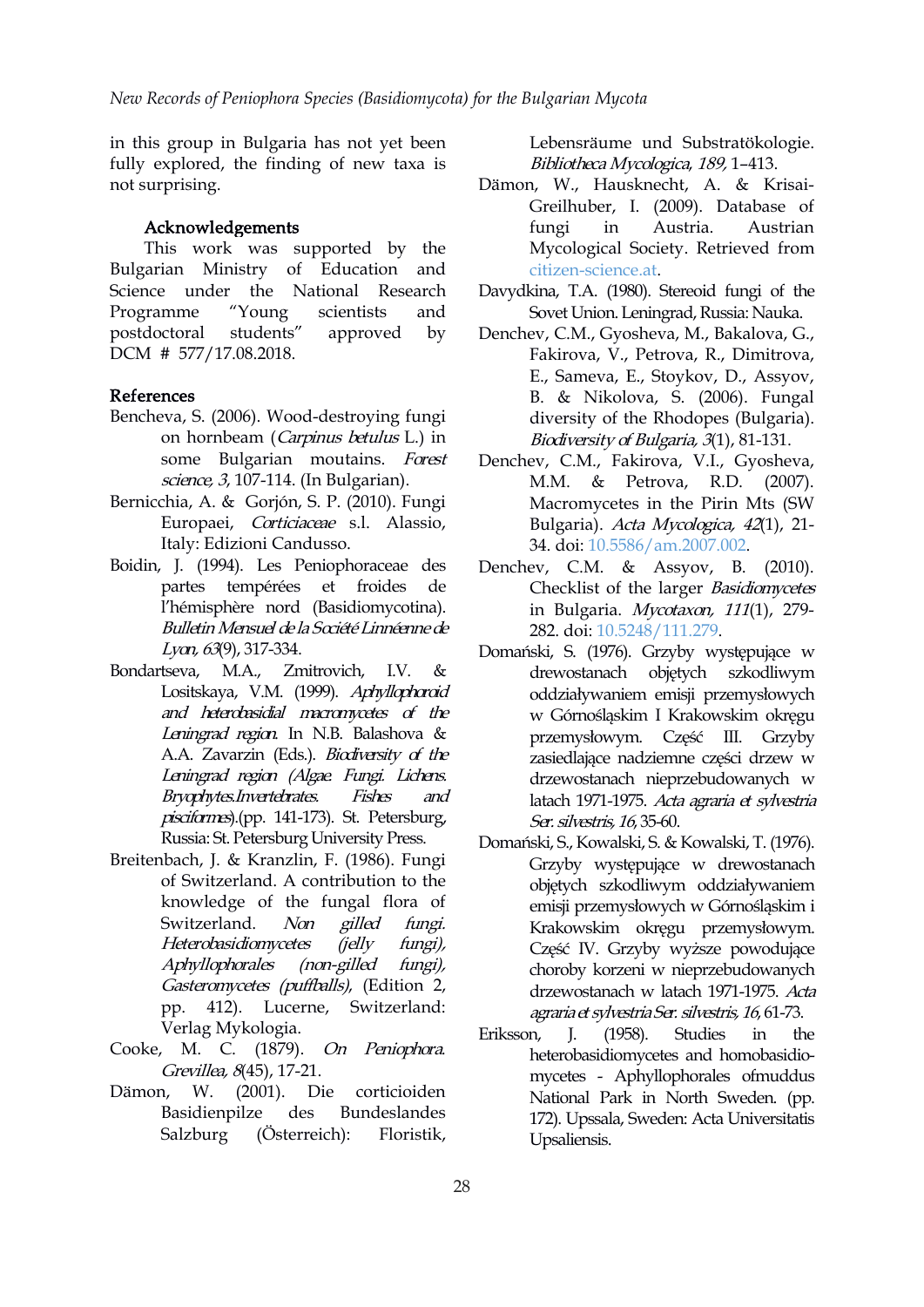- Eriksson, J., Hjortstam, K. & Ryvarden, L. (1978). Peniophora Cooke. In Eriksson et al., The Corticiaceae of North Europe Vol. 5: Mycoaciella - Phanerochaete. 916-986. Oslo, Norway: Fungiflora.
- Ginns, J. & Lefebvre, M.N.L. (1993). Lignicolous corticioid fungi (Basidiomycota) of North Amerika. ecology, Mycologia Memoir 19. St. Paul, Minnesota, USA: APS Press.
- Gorjón, S.P. (2020). Genera of corticioid taxonomy. Studies in Fungi, 5(1), 125-309. doi: [10.5943/sif/5/1/12](http://dx.doi.org/10.5943/sif/5/1/12).
- Gospodinov, G., Lambevska-Hristova, A., Natcheva, R. & Gyosheva, M. (2018). Vrana Park – a neglected site for bryophyte and fungal diversity in Sofia city. Phytologia Balcanica, 24(3), 323-329.
- Grosse-Brauckmann, H. (1987). Die Corticioiden aus dem Herbar von Hermann Jahn. Zeitschrift für Mykologie, 53(1), 73-80.
- Gyosheva, M. (1997). Macromycetes in Kuthan, J. & Mediterranean and submediterra nean plant communities of Bulgaria: a checkIist. Bocconea, 5(2), 873-876.
- Gyosheva, M.M., Stoykov, D.Y. & Marinov, J.A. (2016). Data on the fungal diversity of Balgarka Nature Park (Central Balkan), Bulgaria. Phytologia Kuthan, J. & Balcanica, 22(3), 309-322.
- Gyosheva, M.M., & Stoykov, D.Y. (2019). Macrofungal and lichen-forming fungi on territory of Ibur Reserve, Rila National Park (Bulgaria). Annual of Sofia University, <sup>103</sup>, 39-48.
- Hansen, L. & Knudsen, H. (Eds.). (1997). Nordic Macromycetes, Heterobasidioid. Aphyllophoroid and Gasteromycetoid Basidiomycetes, (3, pp. 444). Copenhagen, Denmark: Nordsvamp.
- Hinkova, Ts. (1995). Contribution to the fungal flora of Mt Vitosha. Izvestiya na Botanicheskiya Institut (Sofia), <sup>4</sup>, 323-351. (In Bulgarian).
- Jülich, W. & Stalpers, J. A. (1980). The resupinate non-poroid Aphyllophorales

of the temperate northern hemisphere. [Netherlands:](https://www.google.com/search?sxsrf=AOaemvIAjdLfhpkAXB8SOwDqHQzeW2ozmA:1642764729752&q=Amsterdam&stick=H4sIAAAAAAAAAOPgE-LVT9c3NEw2KiwuKUjKU2LXz9U3yDYu0DLKKLfST87PyUlNLsnMz9PPL0pPzMusSgRxiq0yUhNTCksTi0pSi4oVcvKTwcKLWDkdc4uBQimJuTtYGQHRbTL5XQAAAA&sa=X&ved=2ahUKEwi63qnB38L1AhXMQvEDHTHWDSwQmxMoAXoECBwQAw) North-Holland Publishing Company.

- Systematics, distribution and Basidiomyceten 1. Jena, Germany: Jülich, W. (1984). Die Nichtblatterpilze, Gallertpilze und Bauchpilze (Aphyllophorales, Heterobasidio mycetes, Gastromycetes). In H. Gams (Ed.). Kleine Kryptogamenflora 2b/1. Gustav Fischer Verlag.
- fungi: keys, nomenclature and CAB I[nte](https://orcid.org/0000-0003-0061-1015)rnational. Wallingfort, UK. Kirk, P.M. & Ansell, A.E. (2004). Authors of Fungal Names. Electronic version. Retrieved from [indexfungorum.org.](http://www.indexfungorum.org/names/names.asp.)
	- Kirk, P.M., Cannon, P.F., Minter, D.W. & Stalpers, J.A. (2008). Dictionary of the Fungi (10<sup>th</sup> ed.). Wallingford, UK: CAB International.
	- Klán, J. & Kotilová-Kubičková, L. (1982). Macrofungi from the West Caucasus part I. Apphyllophoraceous Fungi (Aphyllophorales, Basidiomycetes). Česká Mykologie, <sup>36</sup>(1), 20-29.
	- Kotlaba, F. (1981). Makromyzeten des Nationalparkes Ropotamo in Bulgarien. [Macromycetes of the Ropotamo National park in Bulgaria]. - Sborn. Nár. Muz. <sup>v</sup> Praze, Řada B, Přír. Vědy, 37(2), 77-136. (In German).
	- Kotlaba, F. (1989). Makromyzeten der bulgarischen Schwarzmeerküste und einiger Orte landesinnern Bugariens. [Macromycetes of the Bulgarian Black Sea Coast and some places in the interior of Bugaria]. - Sborn. Nár. Mus. Praze, Řada B, Přír. Vedy. <sup>44</sup>(3-4), 137-243. (In German).
	- Lacheva, M. (2018). Lignicolous macrofungi in the beech forest of the mountain ridge Lisets (Forebalkan) in Bulgaria. International Journal of Biological Sciences and Research, 1(3), 131-146.
	- Lambevska, A., Rusevska, K. & Karadelev, M. (2013). New Data on the Taxonomy, Distribution and Ecology of the Genus Peniophora Cooke